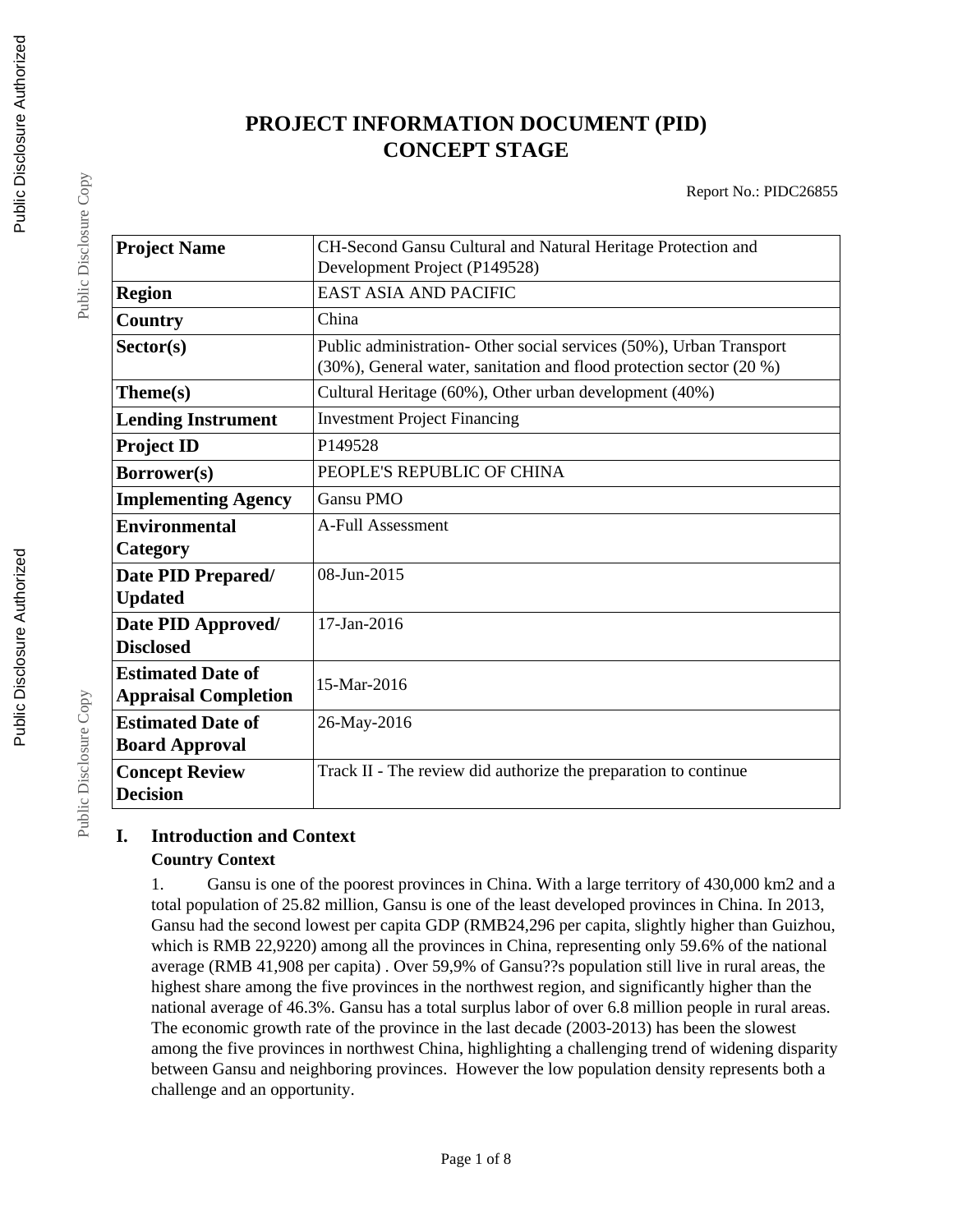2. Gansu has structural constraints to industrial and manufacturing based growth. The Western Development Program, implemented over the past decade by the National Government, has achieved remarkable success in reducing the disparity between the developed coastal regions and western China. Relocation of manufacturing industries has resulted in an unprecedented increase in the GDP of a number of western provincial cities, surpassing growth of coastal provinces?? cities. However, Gansu appears to have benefited less from this program compared to other western provinces, due to a combination of structural factors. Recent analyses show that Gansu??s economic development and industrialization have been held back by: (i) challenging natural environment, with the Gobi desert in the west and sensitive ecosystems of the Loess Plateau and mountainous region in the southeast; (ii) isolated location with limited access to the country??s strategic markets; and (iii) low level and lagging urbanization.

3. Gansu has unique assets that could be leveraged for innovative growth models. Despite the above mentioned challenges, Gansu is endowed with unique resources that have great potential for local economic development and job creation. Gansu??s topography is anchored around the Gobi Desert, the Qilian Mountain range and Hexi Corridor, with large oases, wetlands and rivers, comprising unique and challenging environmental landscapes. Furthermore, throughout history, Gansu has played a key role in the evolution of China??s culture. Still today, Gansu features significant portions of the ancient Silk Road. The province has the westernmost portions of the Great Wall and shows important evidences of China??s settlement and development along the Yellow River basin. Gansu has also some of the most significant cultural and natural heritage sites in all of China, some of which such as Mogao Grottoes in Dunhuang and Great Wall in Jiayuguan, Maijishan near Tianshui and Bingling Temple in Lingxia, are recognized as having global significance and have UNESCO??s World Heritage status.

4. Gansu provincial government recognizes the capacity of the World Bank Group to bring global knowledge for local solutions. Gansu provincial government, while acknowledging the constraints of the province for an industrial and manufacturing based development, has recognized the potential of its unique assets, and has elaborated strategies and programs emphasizing heritage and sustainable tourism as pillars to drive growth and job creation. The government has already benefitted from World Bank Group support through a number of operations and appreciated the comparative advantage of involving a partner that has the capacity to leverage global knowledge for local solutions, especially in geographical areas where constraints require innovative solutions, turning challenges into opportunities and maximizing the benefits of tailored investments to attract private sector. The World Bank has assisted cultural and natural heritage conservation and development in Gansu through the recently completed Gansu Cultural and Natural Heritage Protection and Development Project, (P091949). With a total Bank loan financing of US\$ 38.4 million, the Bank??s interventions under this project supported conservation and management in nine heritage sites, mainly concentrated in the Hexi Corridor and Central Gansu. Gansu provincial government has requested continued support from the Bank to scale up the good practices achieved in this project, and help the province further explore innovative approaches in heritage conservation and sustainable tourism development. Most promising innovations can be achieved combining infrastructure and services investments within the sites with those in the nearby communities, thereby enhancing the enabling environment for poverty alleviation and shared prosperity, coordinated with private sector investment. This model has proved highly successful in the recently completed Gansu Cultural and Natural Heritage Protection and Development Project.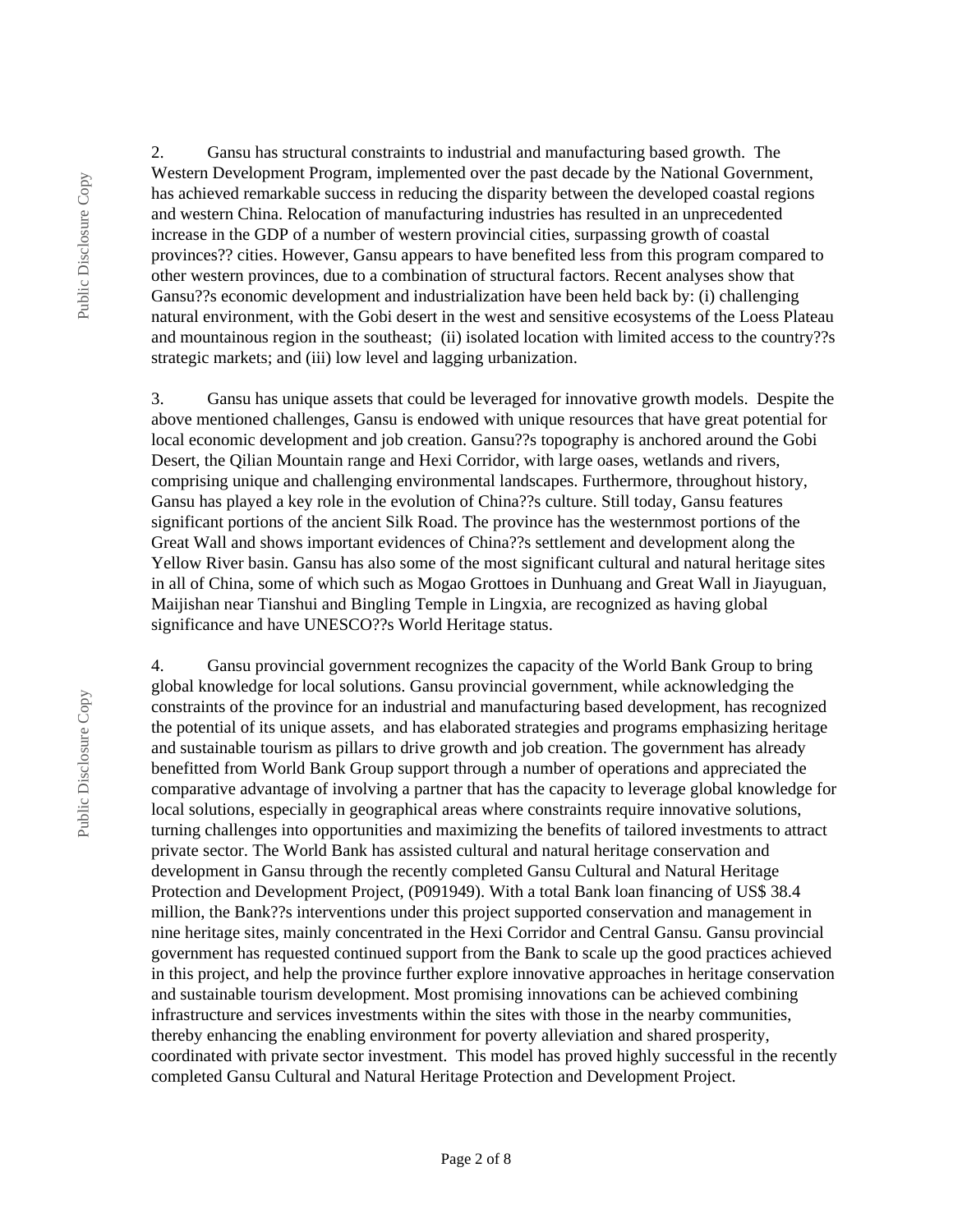#### **Sectoral and Institutional Context**

5. Heritage-based sustainable tourism is a key pillar of Gansu economy and it can grow further. Tourism is a well-established sector in Gansu, with a strong focus on cultural and natural heritage sites, as in the rest of China. In 2014, Gansu was visited by about 13 million tourists, mostly domestic, with a 25% increase over 2013, and an average stay of 1.6 days. Revenues generated by the sector reached 77.96 billion RMB with a 26% increase over 2013. During 2006-2010, the number of tourists increased by 27% annually and in 2010-2014 by 30%. Future 5 years projections estimate an additional growth of 20%, for both number of tourists and revenue. Tourism based on cultural and natural heritage sites contributes to 10.2% of Gansu??s GDP, with a positive trend, as the contribution was 8.5% in 2010, with a net increase from 5.7% in 2005. This GDP share is one of the highest in China, where the national average in 2013 was 5.4%.

6. Scenic Areas are key assets for heritage-based sustainable tourism in Gansu. Research has found that tourists in China travel mainly to visit heritage sites (both cultural and natural), most of which are close to large urban areas and classified as Scenic Areas. Besides being tourism destination, these areas provide weekend leisure opportunities to the emerging middle class in China. Scenic Areas are managed by ad hoc administrations, belonging to County/City Governments. They are independent institutional entities having responsibility within the boundaries of each site. They are classified depending on the relevance of their cultural and natural features with a ranking system ranging from 2A to 5A, where 2A represents the lowest degree of attractiveness and 5As the highest. They also enjoy economic independence, many of them are fully sustainable financially, while some receive subsidies from County/City Governments due to higher conservation and management needs and/or lower number of visitors. Scenic Area Administrations collect entry fees, share them with other institutions at County/City level, have conservation and management policies reviewed by a dedicated structure, and based on their performance, can be upgraded or downgraded (awarding them higher or lower A ratings, thus adjusting their ranking depending on their actual status). Responsibilities outside the boundaries of Scenic Areas, including areas where communities live, belong to County/City Governments, among other stakeholders. Scenic Areas are connected by existing, established circuits, lining them and cities. Data on visitors show a clear trend toward those traveling independently, by car, mainly families. In the proximity of most Scenic Areas, there has been significant private sector investment, with both large hotels having high level of services, vast commercial facilities, as well as bed and breakfasts, restaurants and handicraft shops. These investments are usually located in the proximity of or within local communities and are almost entirely done by domestic entities. Among them, small businesses located within local communities they provide the largest share of jobs in the sector, showing a neat potential for further development, with significant impact on employment.

7. Heritage sites in Gansu are however facing significant threats, which can undermine their potential for private sector investment and job creation. Cultural and natural heritage sites in Gansu, due to fast growing tourism definitely represent opportunities for developing local communities, but these sites are also facing rapidly increasing or even immediate threats, which may jeopardize the sustainability of the sector, if appropriate actions are not taken. In the absence of adequate management systems, effective conservation measures, and dedicated investments, many of these sites are at risk of losing their cultural and natural significance to the Chinese identity, decreasing their attractiveness and uniqueness. Some of these threats are leading to discussions about downgrading site ranking (reducing the A ranking awarded to them), which would have negative implications on their contribution to local economies. Indeed, reducing the A ranking can make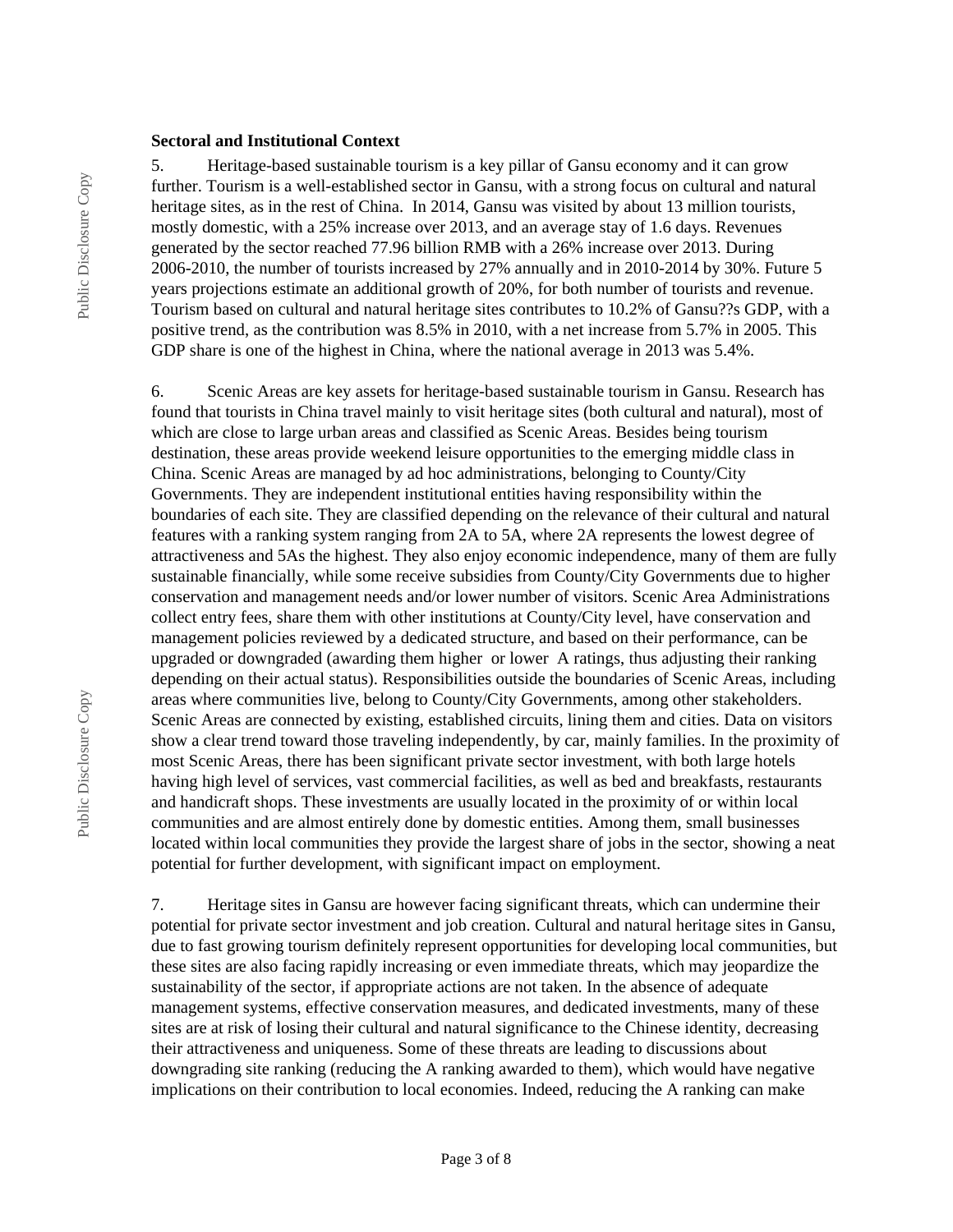these sites less attractive for private sector investment, with negative consequences on their potential for job creation.

8. These threats can be addressed with adequate policies and investments. Threats include: (i) rapid growth in the number of visitors, with the need to adjust site management arrangements and carrying capacity; (ii) conservation, management, and development investments carried out in a nonsystematic manner, often with a weak vision; (iii) environmental implications that can be better addressed, as there is uncontrolled soils erosion, landslides, which need to be addressed with ecoengineering solutions; (iv) a merely concrete-focused approach vis- $\frac{27}{2}$ ;  $\frac{27}{2}$ ?????; $\frac{127}{2}$ ?:???; the need to undertake environmental restoration and a more careful approach to infrastructure, which per se do not attract more visitors; and (v) social implications that can be incorporated more wisely in ongoing investments, especially highlighting linkages with local communities and a more balanced approach to address basic service delivery needs. To address these threats, in 2013 the provincial government fine-tuned conservation plans, development programs, and investment schemes in cultural, natural heritage and tourism into an integrated initiative founded on the concept of heritage conservation and sustainable tourism. This initiative was then upgraded to a national level initiative by the central government, under its policy aiming at encouraging Gansu province to explore innovative approaches that could be replicated nationwide. This initiative, entitled ??? Innovation Project of Huaxia Civilization Transmitting??? (Gansu Huaxia Cultural Heritage Initiative) is structured as a package of conservation and development programs in 13 sub-sectors including cultural sites, natural areas, intangible heritage, historic towns, etc., and has the objective of supporting sustainability and growth, to have the sector contribute to another 5% to Gansu??s provincial GDP by 2020.

9. Complementarity with other ongoing programs can help scale up results. There are two Government programs that have been launched in Gansu and they can have synergies and complementarity with investments in heritage and sustainable tourism: the Alliance of Silk Road Cities and the New Silk Road National Initiative. These programs aim at enhancing connectivity and access, which can help increase the number of visitors to Scenic Areas.

10. The Alliance of Silk Road Cities would enhance local connectivity between cities and Scenic Areas. This program has been recently launched by CICETE and UNOSSC, and synergies with the proposed project are direct. There are important cities, linked to tourism circuits, Pinliang and Tianshui, which are also candidates for the Alliance. These are main regional centers in southeast Gansu and are traditional trade hubs on the ancient Silk Road. They feature historic downtowns where businesses are located locate and are growing fast. Other cities which might join the Alliance, such as Tianshui (close to the Maijishan Scenic Area), were targeted by the previous project.

11. The China's New Silk Road National Initiative would improve international access to the province. This initiative aims at boosting cross-border trade and transport links and strengthening regional policy coordination between China and other countries along the Silk Road (continental and maritime). At investment level, China's Silk Road Initiative is anchored on three elements: rail and shipping transport links between Asia and Europe, natural gas pipelines connecting central Asia and China, and international highways, for which the New Asia Infrastructure Investment Bank and the New Silk Road Fund have been established. In Gansu, investments under the New Silk Road Initiative would focus on developing Lanzhou, the capital city, as a key logistic hub on the continental trade route. These and other long term plans on local feeding links to the Silk Road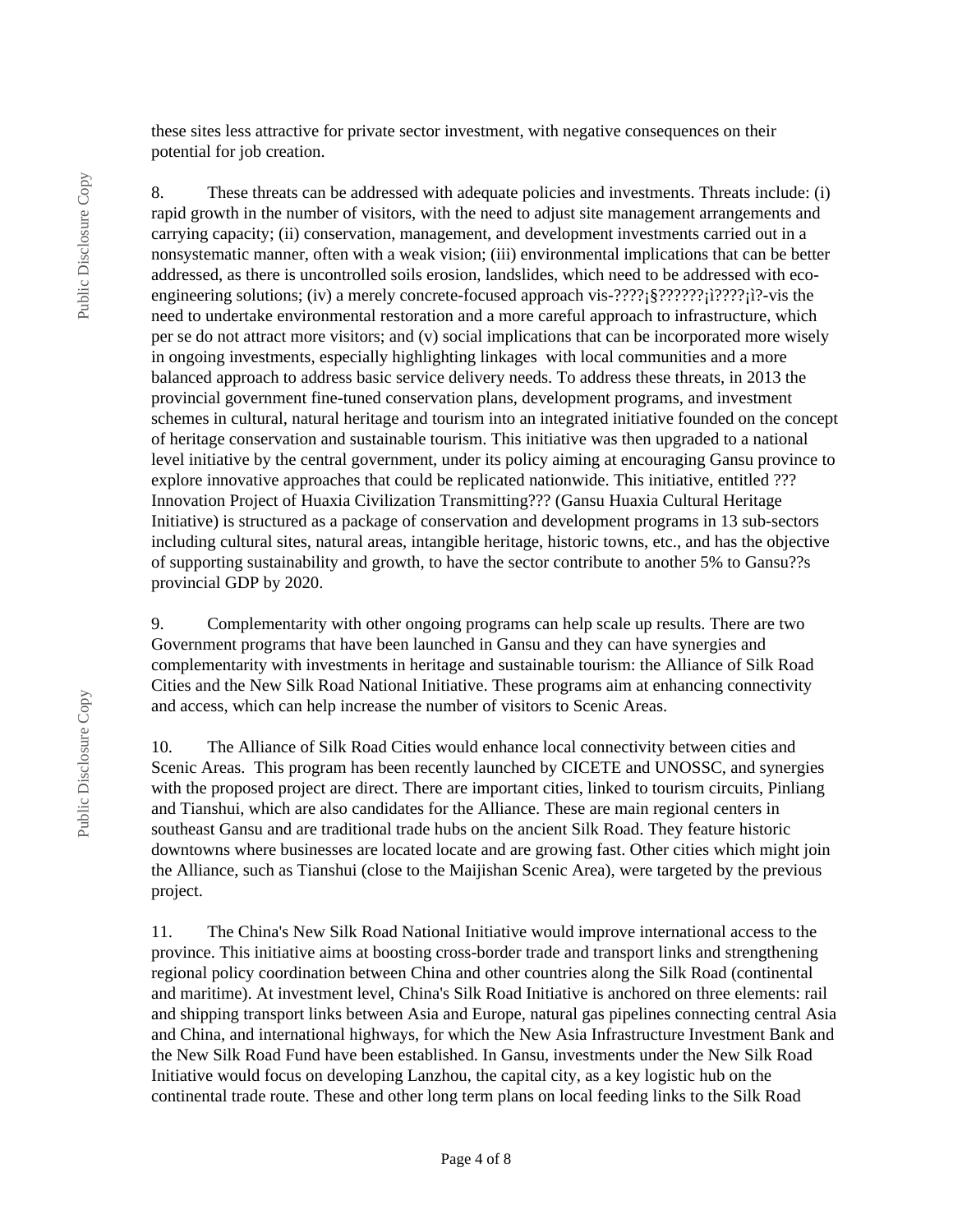transport backbone, such new highways and expressway, airports, railways, might provide additional access to the existing tourism circuits in Gansu.

#### **Relationship to CAS**

12. The investments in the proposed project are consistent with the Bank??s Country Partnership Strategy (CPS) for 2013-2016 (Report No. 67566-CN) dated October 11, 2012. The project would be aligned with two strategic themes defined in the CPS: Supporting Greener Growth, and Promoting More Inclusive Development. The project would support two outcomes of the CPS FY2013-2016: enhancing opportunities in rural areas and small towns; and improving transport connectivity for more balanced regional development.

#### **II. Proposed Development Objective(s)**

#### **Proposed Development Objective(s) (From PCN)**

The objective of the project is to conserve cultural and natural heritage, enhance tourism services, and improve community services in selected project sites in Gansu province.

#### **Key Results (From PCN)**

14. The achievement of the PDO will be measured through the following Key Performance Indicators:

1) Direct beneficiaries: Number of residents and visitors, total and gender share;

2) Site conservation quality: Number of works meeting government benchmarks;

3) Visitor satisfaction: Percentage of visitors moderately satisfied and above;

4) Access to improved community services: Number of residents serviced by new infrastructure, total and gender share.

### **III. Preliminary Description**

#### **Concept Description**

15. Project design is based on a sound analytical basis. The Gansu provincial government engaged the Northwest Normal University for the preparation of the ???Longdongnan Regional Strategic Planning Study for the Cultural and Natural Heritage Conservation and Sustainable Tourism Development (Longdongnan Regional Study). The study provides elements to screen project sites that can be potentially included in the project, analyzing Strengths and Weaknesses, as well as Opportunities and Threats. Sites with higher development potential, benefits in terms of attractiveness for private sector investment, job creation, income generation for local communities, are considered with a higher priority. Additionally, potential sites should already have a complete set of planning tools to expedite implementation, including development and heritage conservation plans at both county and site level, tourism development plan at county level, county master plan and site master plan.

16. Project sites are being carefully screened for inclusion in the project. Among the rich stock of cultural and natural heritage in Gansu in general, and Longdongnan Region in particular, 7 potential sites are being considered by the clients, based on the criteria defined above. Other sites could be included during project preparation, should the selection criteria be met. During the next stages of preparation, the objective, scope and criteria for identification, preparation and implementation of project investments can be fine-tuned, in collaboration with the provincial, municipal and county governments.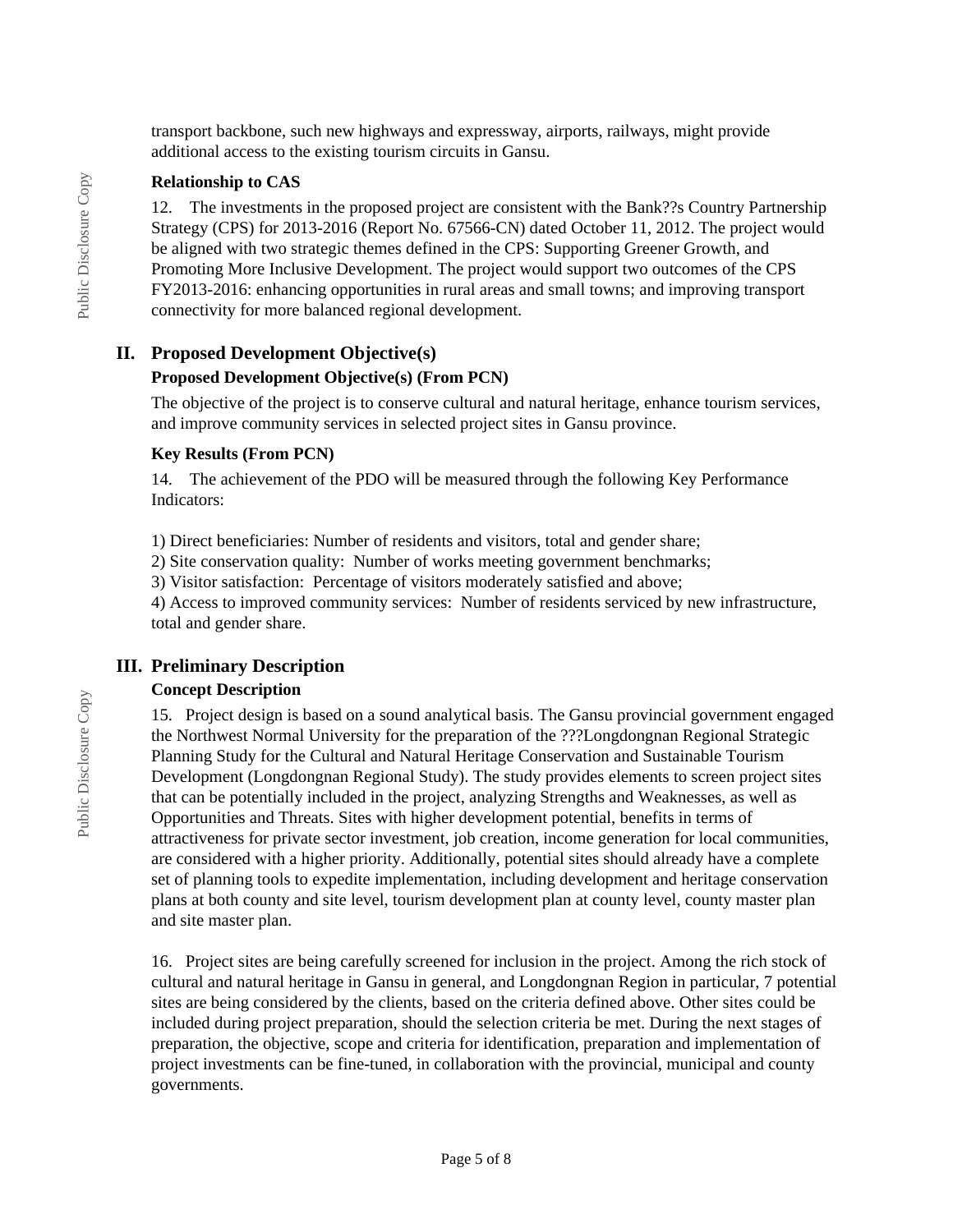Below is a list of sites being considered by the client and their ranking:

| Kongtong District        | Kongtong Mountain Cluster of Historic Buildings                 | 5A |  |
|--------------------------|-----------------------------------------------------------------|----|--|
| Jinchuan County          | Hundred Mile Grottoes Corridor Conservation                     | 4A |  |
| <b>Zhuanglang County</b> | Yunya Temple Cultural Heritage and Scenic Area                  | 4A |  |
| Jingtai County           | <b>Yellow River Stone Forest Conservation</b><br>4A             |    |  |
| <b>Tanchang County</b>   | Guan??egou Ethnic Cultural and Natural Heritage Conservation 4A |    |  |
| <b>Kangxian County</b>   | Yangba Natural Heritage Conservation<br>4A                      |    |  |
| <b>Hezheng County</b>    | Hua??er Traditional Music Conservation and Inheritance Program  |    |  |
| 4A                       |                                                                 |    |  |

17. A map showing the location of the proposed project sites vis-a-vis main urban areas and transportation infrastructure has been commissioned and is being developed.

18. Project components would blend investments in sites and communities, together with capacity building. The proposed project would include the following three components: ? Component 1: heritage site conservation and development;

? Component 2: community service delivery; and

? Component 3: capacity building for project sites, institutional strengthening, and project management support.

19. Component 1: heritage site conservation and development. This component would focus on enhancing site conservation and development, tacking the sustainability of the existing tourism sector. It would target the Scenic Areas directly, within their boundaries, and provide investment for site management, conservation of assets, enhancing their carrying capacity and tourism access, addressing soil erosion and landslides, creating new pathways to better control visitors flow, appropriate interpretation of the heritage properties, etc.

20. Component 2: community service delivery. This component would focus on enhancing inclusiveness of local communities in the ongoing development process in Gansu, with the goal of further improving the enabling environment for local enterprises to grow and private sector investment to be leveraged. It would target settlements outside the Scenic Areas, in identified buffer zones, financing improvement of service delivery, including roads, water supply, solid waste, wastewater andstreet lighting. Existing local businesses, which provide the largest share of jobs locally, including bed and breakfasts, restaurants and handicraft shops, are all located in areas with higher services. If needed basic services would be further extended, enabling these businesses to grow further, in both number and size, creating jobs and gemerating income for the local communities.

21. Component 3: capacity building for project sites, institutional strengthening, and project management support. In addition to supporting project delivery and management, this component would address site management issues, to make Scenic Areas Administration more responsive to the environmental and social impacts of tourism development. This component would target skills training to help local communities in the establishment of small business. This component would also include specifics studies for Gansu and the selected projected sites aiming to enhance the technical capacity for tourist destination management and heritage conservation techniques. Due to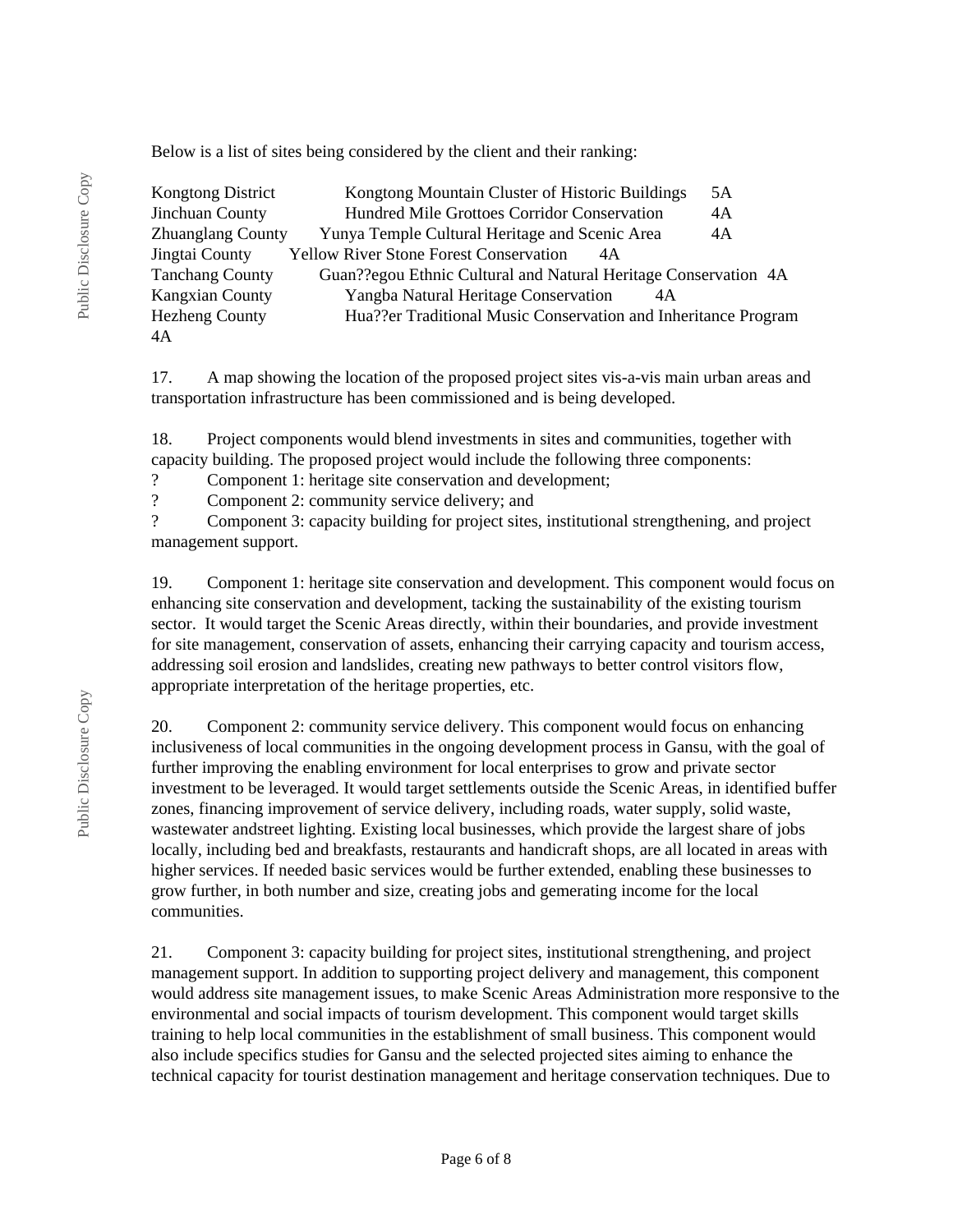its cross-cutting nature, the task team is exploring partnership with IFC, due to their unique capacity and knowledge in private sector development.

## **IV. Safeguard Policies that might apply**

Public Disclosure Copy

Public Disclosure Copy

| <b>Safeguard Policies Triggered by the Project</b> | Yes                       | N <sub>0</sub> | <b>TBD</b> |
|----------------------------------------------------|---------------------------|----------------|------------|
| Environmental Assessment OP/BP 4.01                | x                         |                |            |
| Natural Habitats OP/BP 4.04                        | $\boldsymbol{\mathsf{x}}$ |                |            |
| Forests OP/BP 4.36                                 |                           | x              |            |
| Pest Management OP 4.09                            |                           | X              |            |
| Physical Cultural Resources OP/BP 4.11             | ×                         |                |            |
| Indigenous Peoples OP/BP 4.10                      | X                         |                |            |
| Involuntary Resettlement OP/BP 4.12                | ×                         |                |            |
| Safety of Dams OP/BP 4.37                          |                           | x              |            |
| Projects on International Waterways OP/BP 7.50     |                           | X              |            |
| Projects in Disputed Areas OP/BP 7.60              |                           | X              |            |

## **V. Financing (in USD Million)**

| Total Project Cost:                                   | 175.00 | <b>Total Bank Financing:</b> | 100.00 |  |
|-------------------------------------------------------|--------|------------------------------|--------|--|
| Financing Gap:                                        | 0.00   |                              |        |  |
| <b>Financing Source</b>                               |        |                              | Amount |  |
| Borrower                                              |        |                              | 75.00  |  |
| International Bank for Reconstruction and Development |        |                              | 100.00 |  |
| Total                                                 |        |                              | 175.00 |  |

## **VI. Contact point**

### **World Bank**

| Contact:<br>Title:<br>Tel:<br>Email: | Ji You<br>Urban Specialist<br>5788+7765 /<br>jiyou@worldbank.org |
|--------------------------------------|------------------------------------------------------------------|
| Contact:                             | Guido Licciardi                                                  |
|                                      |                                                                  |
| Title:                               | Senior Urban Development Speci                                   |
| Tel:                                 | 458-8680                                                         |
| Email:                               | glicciardi@worldbank.org                                         |

### **Borrower/Client/Recipient**

| Name:    | PEOPLE'S REPUBLIC OF CHINA |
|----------|----------------------------|
| Contact: | Mr. Yao Licheng            |
| Title:   | Director                   |
| Tel:     | 86-10-68551124             |
| Email:   | yaolicheng@mof.gov.cn      |

#### **Implementing Agencies**